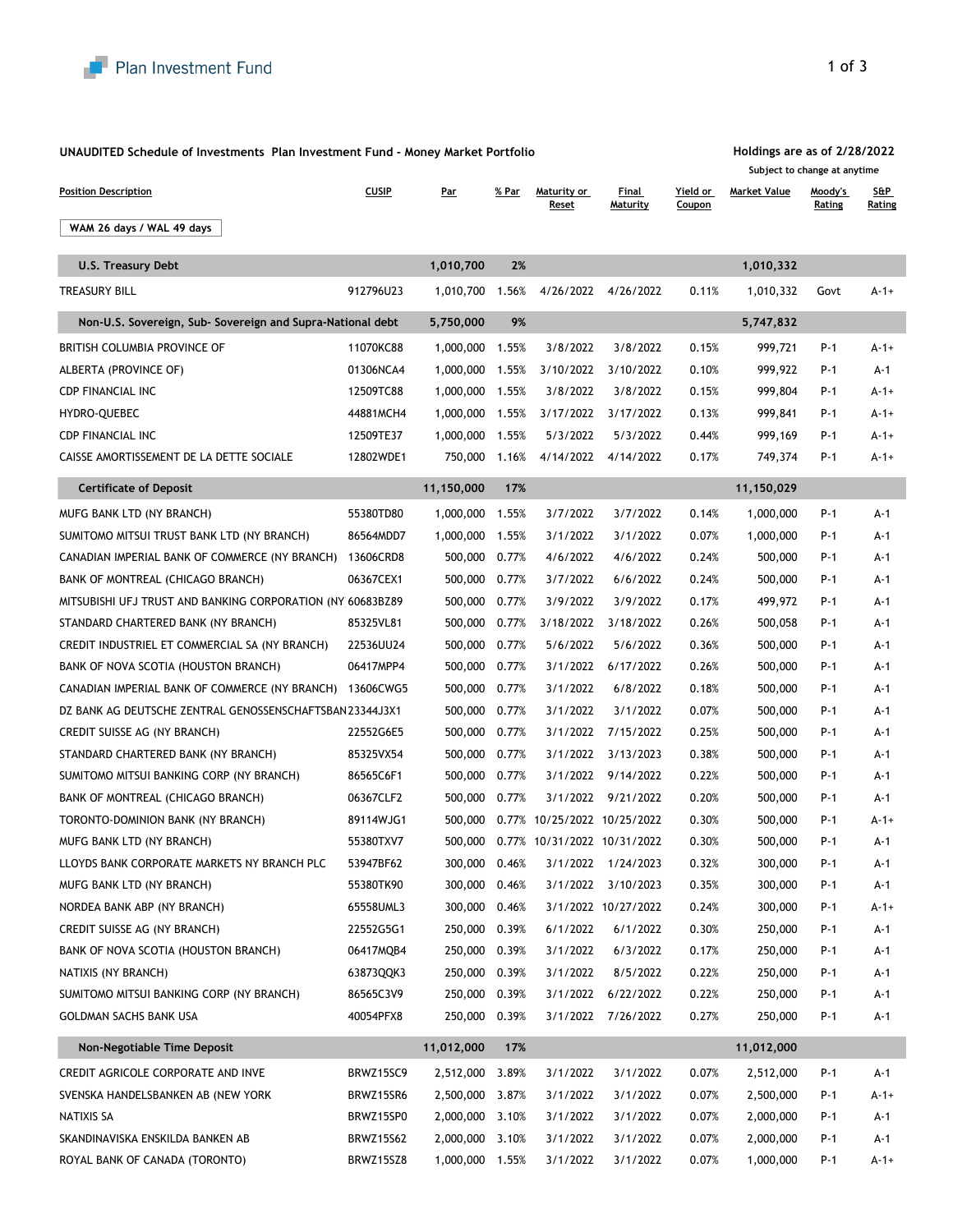| TRI-PARTY WELLS FARGO SECURITIES |  |
|----------------------------------|--|
|----------------------------------|--|

BRWYY5JU6 500,000 0.77% 3/3/2022 3/3/2022 0.22% 500,000 NR A-1



|                                              |                  |            |       |                      |                   |                           | Subject to change at anytime |                   |               |
|----------------------------------------------|------------------|------------|-------|----------------------|-------------------|---------------------------|------------------------------|-------------------|---------------|
| <b>Position Description</b>                  | <b>CUSIP</b>     | <u>Par</u> | % Par | Maturity or<br>Reset | Final<br>Maturity | Yield or<br><b>Coupon</b> | <b>Market Value</b>          | Moody's<br>Rating | S&P<br>Rating |
| MIZUHO BANK LTD (NY BRANCH)                  | <b>BRWZ15S88</b> | 1,000,000  | 1.55% | 3/1/2022             | 3/1/2022          | 0.07%                     | 1,000,000                    | $P-1$             | $A-1$         |
| <b>Tender Option Bond</b>                    |                  | 1,000,000  | 2%    |                      |                   |                           | 1,000,000                    |                   |               |
| MIZUHO FLOATER / RESIDUAL TR V 144A          | 60700HEL9        | 1,000,000  | 1.55% | 4/4/2022             | 4/4/2022          | 0.49%                     | 1,000,000                    | <b>NR</b>         | $A-1$         |
| <b>Variable Rate Demand Note</b>             |                  | 1,000,000  | 2%    |                      |                   |                           | 1,000,000                    |                   |               |
| BAY AREA TOLL AUTH CALIF TOLLBRDG            | 072024KR2        | 500,000    | 0.77% | 3/7/2022             | 3/7/2022          | 0.14%                     | 500,000                      | VMIG1             | $A-1$         |
| BAY AREA TOLL AUTH CALIF TOLL BRDG           | 072024JD5        | 500,000    | 0.77% | 3/7/2022             | 3/7/2022          | 0.16%                     | 500,000                      | VMIG1             | $A-1$         |
| <b>Asset Backed Commercial Paper</b>         |                  | 12,175,000 | 19%   |                      |                   |                           | 12,169,864                   |                   |               |
| OLD LINE FUNDING LLC                         | 67983UDT7        | 1,175,000  | 1.82% | 4/27/2022            | 4/27/2022         | 0.37%                     | 1,174,251                    | $P-1$             | $A-1+$        |
| ANTALIS SA (ILE-DE-FRANCE)                   | 03664BC12        | 1,000,000  | 1.55% | 3/1/2022             | 3/1/2022          | 0.07%                     | 999,986                      | $P-1$             | $A-1$         |
| BEDFORD ROW FUNDING CORP                     | 07644BC26        | 1,000,000  | 1.55% | 3/2/2022             | 3/2/2022          | 0.07%                     | 999,986                      | $P-1$             | $A-1+$        |
| BRIGHTHOUSE FINANCIAL SHORT TERM FUNDING LLC | 10924JC73        | 1,000,000  | 1.55% | 3/7/2022             | 3/7/2022          | 0.14%                     | 999,876                      | <b>NR</b>         | $A-1+$        |
| NIEUW AMSTERDAM RECEIVABLES CORPORATION BV   | 65409SC97        | 1,000,000  | 1.55% | 3/9/2022             | 3/9/2022          | 0.14%                     | 999,911                      | $P-1$             | $A-1$         |
| AUTOBAHN FUNDING COMPANY LLC                 | 0527M1CB9        | 1,000,000  | 1.55% | 3/11/2022            | 3/11/2022         | 0.11%                     | 999,884                      | $P-1$             | $A-1$         |
| <b>IONIC CAPITAL III TRUST</b>               | 46220XCG7        | 1,000,000  | 1.55% | 3/16/2022            | 3/16/2022         | 0.18%                     | 999,895                      | $P-1$             | $A-1$         |
| BRIGHTHOUSE FINANCIAL SHORT TERM FUNDING LLC | 10924JCG3        | 500,000    | 0.77% | 3/16/2022            | 3/16/2022         | 0.17%                     | 499,832                      | <b>NR</b>         | $A-1+$        |
| ANTALIS SA (ILE-DE-FRANCE)                   | 03664BC87        | 500,000    | 0.77% | 3/8/2022             | 3/8/2022          | 0.25%                     | 499,688                      | $P-1$             | $A-1$         |
| ANTALIS SA (ILE-DE-FRANCE)                   | 03664BCE4        | 500,000    | 0.77% | 3/14/2022            | 3/14/2022         | 0.16%                     | 499,931                      | $P-1$             | $A-1$         |
| ANTALIS SA (ILE-DE-FRANCE)                   | 03664BCF1        | 500,000    | 0.77% | 3/15/2022            | 3/15/2022         | 0.17%                     | 499,934                      | $P-1$             | $A-1$         |
| ALINGHI FUNDING COMPANY LLC                  | 01626GEQ5        | 500,000    | 0.77% | 5/24/2022            | 5/24/2022         | 0.21%                     | 499,248                      | $P-1$             | $A-1$         |
| CROWN POINT CAPITAL COMPANY LLC              | 2284K1F16        | 500,000    | 0.77% | 6/1/2022             | 6/1/2022          | 0.30%                     | 499,104                      | $P-1$             | $A-1$         |
| COLLATERALIZED COMMERCIAL PAPER V CO LLC     | 19424JFH4        | 500,000    | 0.77% | 6/17/2022            | 6/17/2022         | 0.23%                     | 499,233                      | $P-1$             | $A-1$         |
| <b>STARBIRD FUNDING CORP</b>                 | 85520MFH1        | 500,000    | 0.77% | 6/17/2022            | 6/17/2022         | 0.35%                     | 499,106                      | $P-1$             | $A-1$         |
| CROWN POINT CAPITAL COMPANY LLC              | 22845AZY9        | 500,000    | 0.77% | 10/7/2022            | 10/7/2022         | 0.32%                     | 500,000                      | $P-1$             | $A-1$         |
| CROWN POINT CAPITAL COMPANY LLC              | 22845AZU7        | 500,000    | 0.77% | 10/4/2022            | 10/4/2022         | 0.30%                     | 500,000                      | $P-1$             | $A-1$         |
| <b>U.S. Treasury Repurchase Agreement</b>    |                  | 1,000,000  | 2%    |                      |                   |                           | 1,000,000                    |                   |               |
| TRI-PARTY BNP PARIBAS                        | BRWZ1E469        | 1,000,000  | 1.55% | 3/1/2022             | 3/1/2022          | 0.05%                     | 1,000,000                    | $P-1$             | $A-1$         |
| U.S. Government Agency Repurchase Agreement  |                  | 5,000,000  | 8%    |                      |                   |                           | 5,000,000                    |                   |               |
| TRI-PARTY TD SECURITIES (USA) LLC            | BRWZ1E5E1        | 3,000,000  | 4.64% | 3/1/2022             | 3/1/2022          | 0.05%                     | 3,000,000                    | <b>NR</b>         | $A - 1 +$     |
| TRI-PARTY J.P. MORGAN SECURITIES             | BRWZ1E5B7        | 2,000,000  | 3.10% | 3/1/2022             | 3/1/2022          | 0.05%                     | 2,000,000                    | $P-1$             | $A-1$         |
| <b>Other Repurchase Agreement</b>            |                  | 2,500,000  | 4%    |                      |                   |                           | 2,500,000                    |                   |               |
| TRI-PARTY BOFA SECURITIES INC.               | BRTX77SB0        | 1,000,000  | 1.55% | 3/1/2022             | 3/1/2022          | 0.27%                     | 1,000,000                    | <b>NR</b>         | $A-1$         |
| TRI-PARTY J.P. MORGAN SECURITIES             | BRT7G0VZ5        | 1,000,000  | 1.55% | 3/1/2022             | 3/1/2022          | 0.19%                     | 1,000,000                    | $P-1$             | $A-1$         |

| <b>Financial Company Commercial Paper</b>   |           | 13,000,000  | 20%   |           |           |       | 12,988,791 |       |        |
|---------------------------------------------|-----------|-------------|-------|-----------|-----------|-------|------------|-------|--------|
| FEDERATION DES CAISSES DESJARDINS DU QUEBEC | 31428GC35 | 1,500,000   | 2.32% | 3/3/2022  | 3/3/2022  | 0.11% | 1,499,840  | $P-1$ | A-1    |
| LLOYDS BANK PLC                             | 53943SCG0 | :000,000, ا | 2.32% | 3/16/2022 | 3/16/2022 | 0.13% | ,499,854   | $P-1$ | A-1    |
| <b>BARCLAYS BANK PLC (NY BRANCH)</b>        | 06743MC16 | 1,000,000   | .55%  | 3/1/2022  | 3/1/2022  | 0.11% | 999,997    | $P-1$ | A-1    |
| ASB FINANCE LTD (UK BRANCH)                 | 0020P3D68 | 1,000,000   | .55%  | 4/6/2022  | 4/6/2022  | 0.18% | 998,665    | $P-1$ | $A-1+$ |
| NATIONAL AUSTRALIA BANK LTD                 | 63254GSM8 | 750,000     | 1.16% | 3/1/2022  | 8/10/2022 | 0.20% | 750,000    | $P-1$ | $A-1+$ |
| KOOKMIN BANK                                | 50049QDE7 | 750,000     | 1.16% | 4/14/2022 | 4/14/2022 | 0.21% | 749,221    | $P-1$ | A-1    |